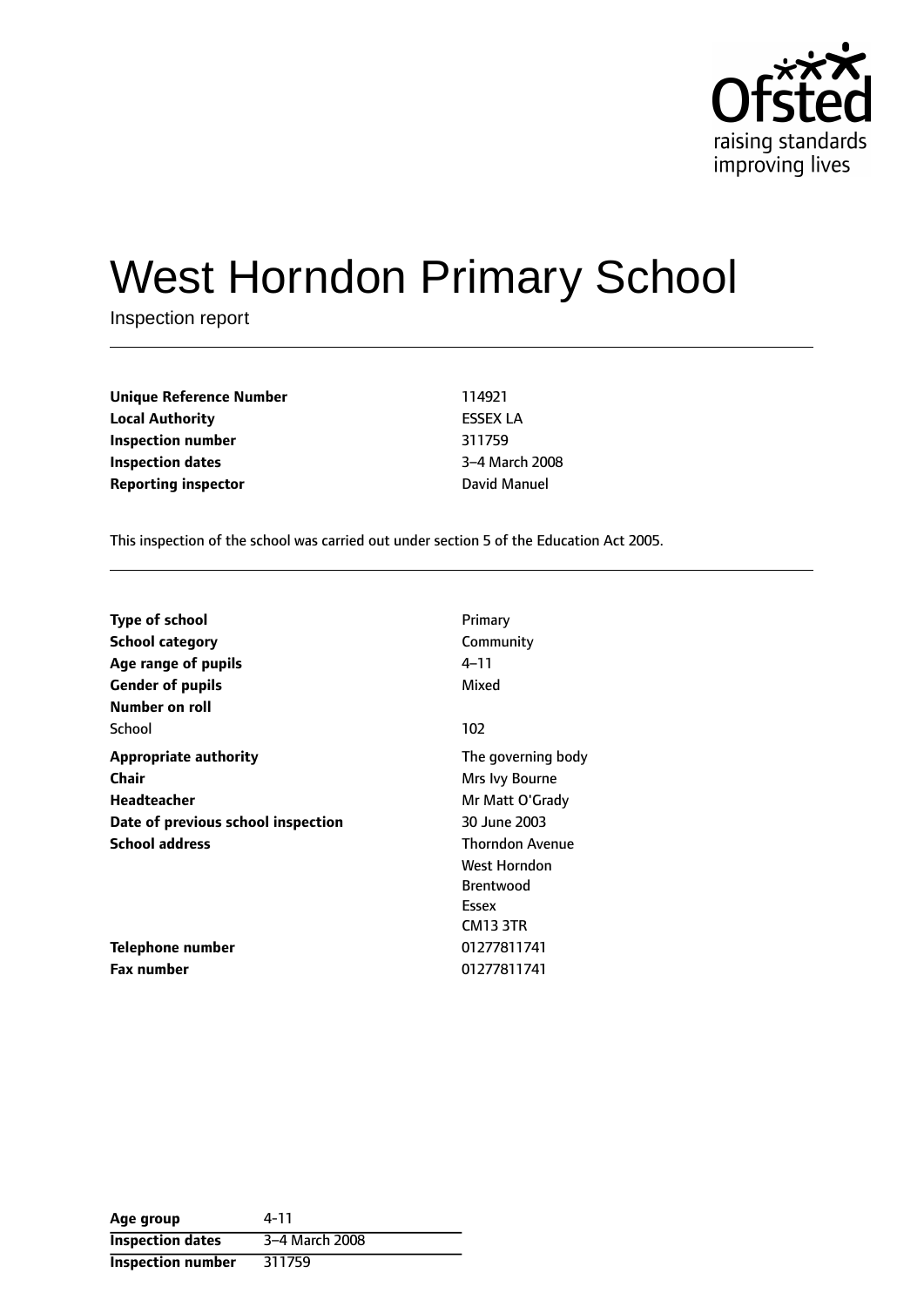.

© Crown copyright 2008

#### Website: www.ofsted.gov.uk

This document may be reproduced in whole or in part for non-commercial educational purposes, provided that the information quoted is reproduced without adaptation and the source and date of publication are stated.

Further copies of this report are obtainable from the school. Under the Education Act 2005, the school must provide a copy of this report free of charge to certain categories of people. A charge not exceeding the full cost of reproduction may be made for any other copies supplied.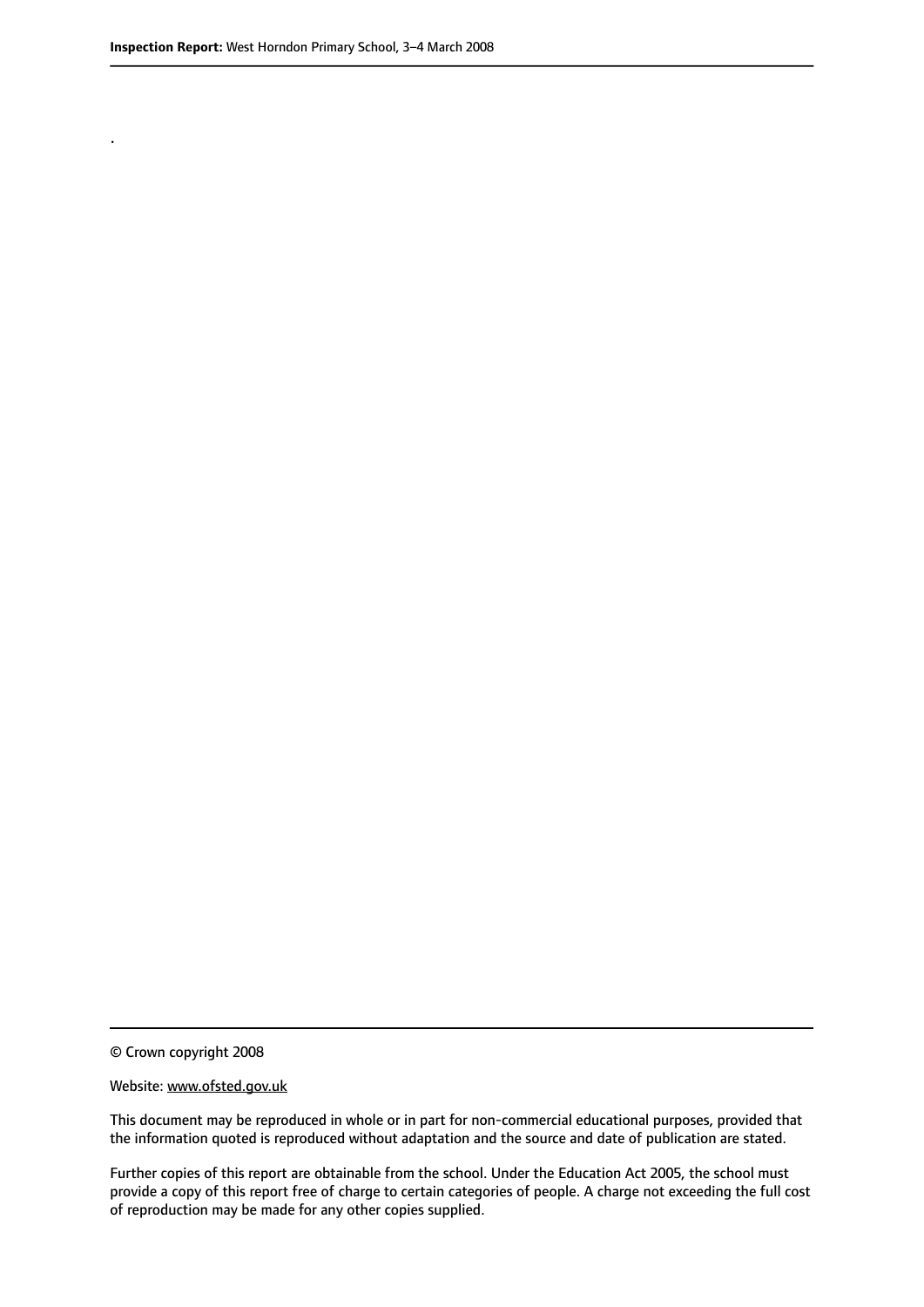# **Introduction**

The inspection was carried out by one Additional Inspector.

## **Description of the school**

West Horndon Primary School is much smaller than average. Almost all pupils are from White British backgrounds and a very small percentage come from ethnic minority groups. Pupils' socio-economic backgrounds vary and are broadly average. There is a lower than average proportion of pupils entitled to free school meals. The proportion of pupils with learning difficulties and disabilities is above average and the proportion of pupils with statements of special educational need is well above average. The school has two speech and language classes, 'Enhanced Provision', set up by the local authority to provide support for pupils who need help with these specific skills. Pupils attending these classes come from other schools in a wide area and all have statements of speech and/or language disorders. The school has gained the Active Mark award.

## **Key for inspection grades**

| Grade 1 | Outstanding  |
|---------|--------------|
| Grade 2 | Good         |
| Grade 3 | Satisfactory |
| Grade 4 | Inadequate   |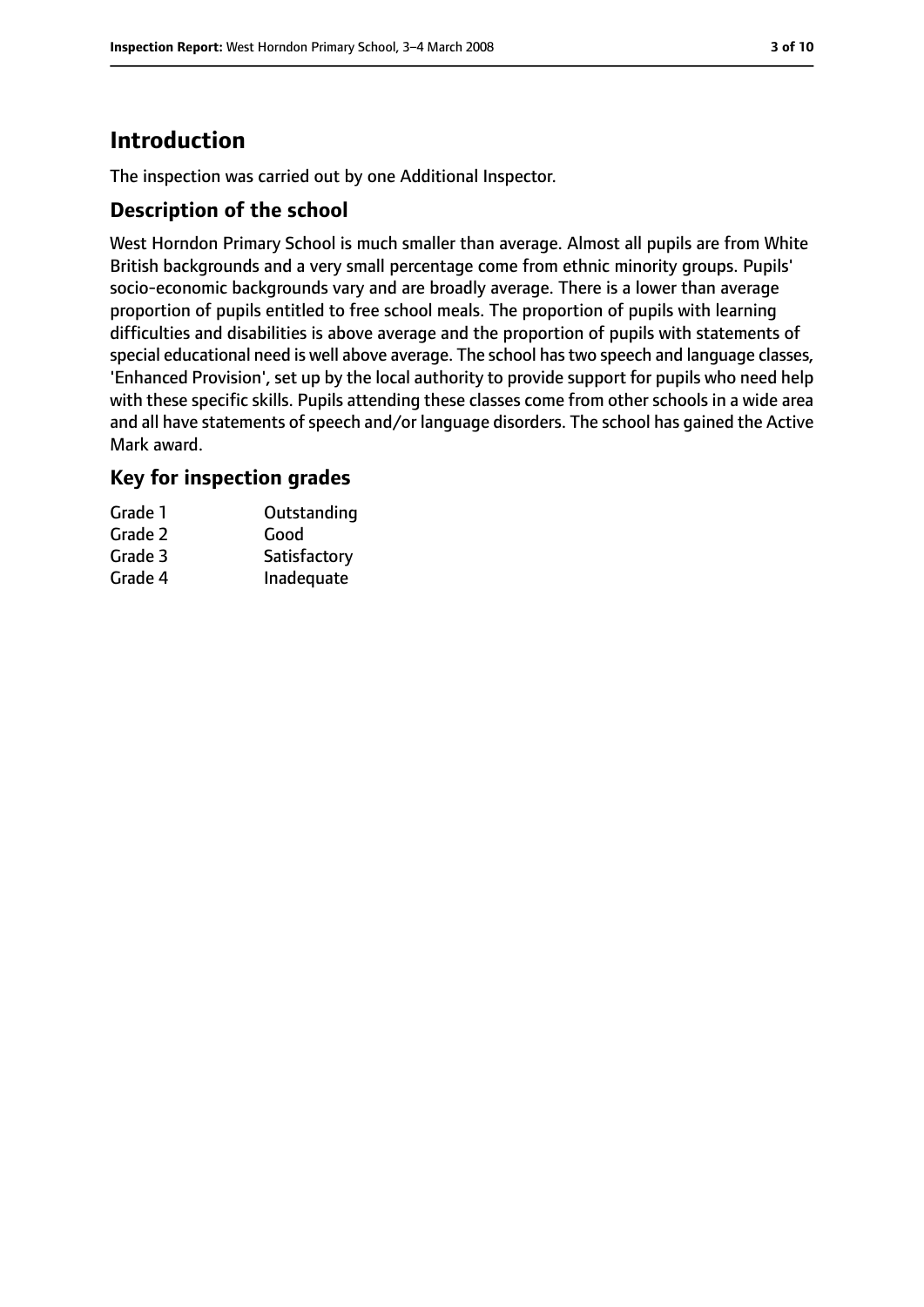# **Overall effectiveness of the school**

#### **Grade: 2**

This is a good school. It has some outstanding features, in particular, the excellent levels of care and support provided for all pupils, including those in the special speech and language classes. As one parent remarked, 'This is a great school at the heart of the community.' Pupils develop a good range of key skills in literacy, numeracy and science. Teachers and teacher's assistants make strong contributions to the good support provided for pupils who need extra help. The very new headteacher, until very recently the deputy headteacher, has a very clear vision for improving the school further. The school provides particularly good value for money.

Pupils make good progress during their time in the school. They enter Reception with skills below expected levels and leave at the end of Year 6 with standards above average. Pupils do particularly well in mathematics and science but progressis not as good in writing and standards are not as high in English. Each year group is small and the impact of this is seen in fluctuations in annual test results. There is also relatively high mobility during Years 3 and 4 as pupils in the speech and language classes return to their schools when their skills meet expected levels. The current focus is on raising standards in writing. Some improvements are evident but teachers need to provide further constructive challenges for pupils. A particular strength of the outstanding curriculum is the cross-curricular style of working. Teachers make very clear links between subjects so that learning is more meaningful for pupils. Each Friday, during afternoon sessions, pupils of all ages work together on a wide range of themes and topics.

Teaching is good. Learning objectives are made clear and lessons are made interesting. Excellent relationships and behaviour are evident and pupils enjoy their learning greatly. Assessment procedures are good with termly tracking of pupils' progress taking place. At present, the tracking information is not used regularly enough to set the necessary challenging targets for pupils of all levels of ability.

Leadership and management are good. The new headteacher is working closely with new subject leaders to identify key priorities and make further improvements but roles are not yet fully developed. Good progress has been made in weaker areas identified in the last inspection. Teachers' marking has improved and governors are now more involved in the school's development. There is now a full complement of governors and all have roles in monitoring the school improvement plan. Areas for improvement, as identified in the inspection, came as no surprise and strategies are already in place to make the necessary improvements.

# **Effectiveness of the Foundation Stage**

#### **Grade: 2**

The school provides a caring and effective start to children's education with a strong emphasis on developing their all-round skills. This approach enables most children to make good progress in all areas of learning. Good liaison takes place with families. Teaching is good. The teacher and assistant provide a good range of activities which ensure that children enjoy their early learning experiences. Good use is made of resources and children learn how to work and play together well in the indoor and outdoor areas, developing good levels of self-confidence. By the time they enter Year 1, most children achieve all the early learning goals for this age.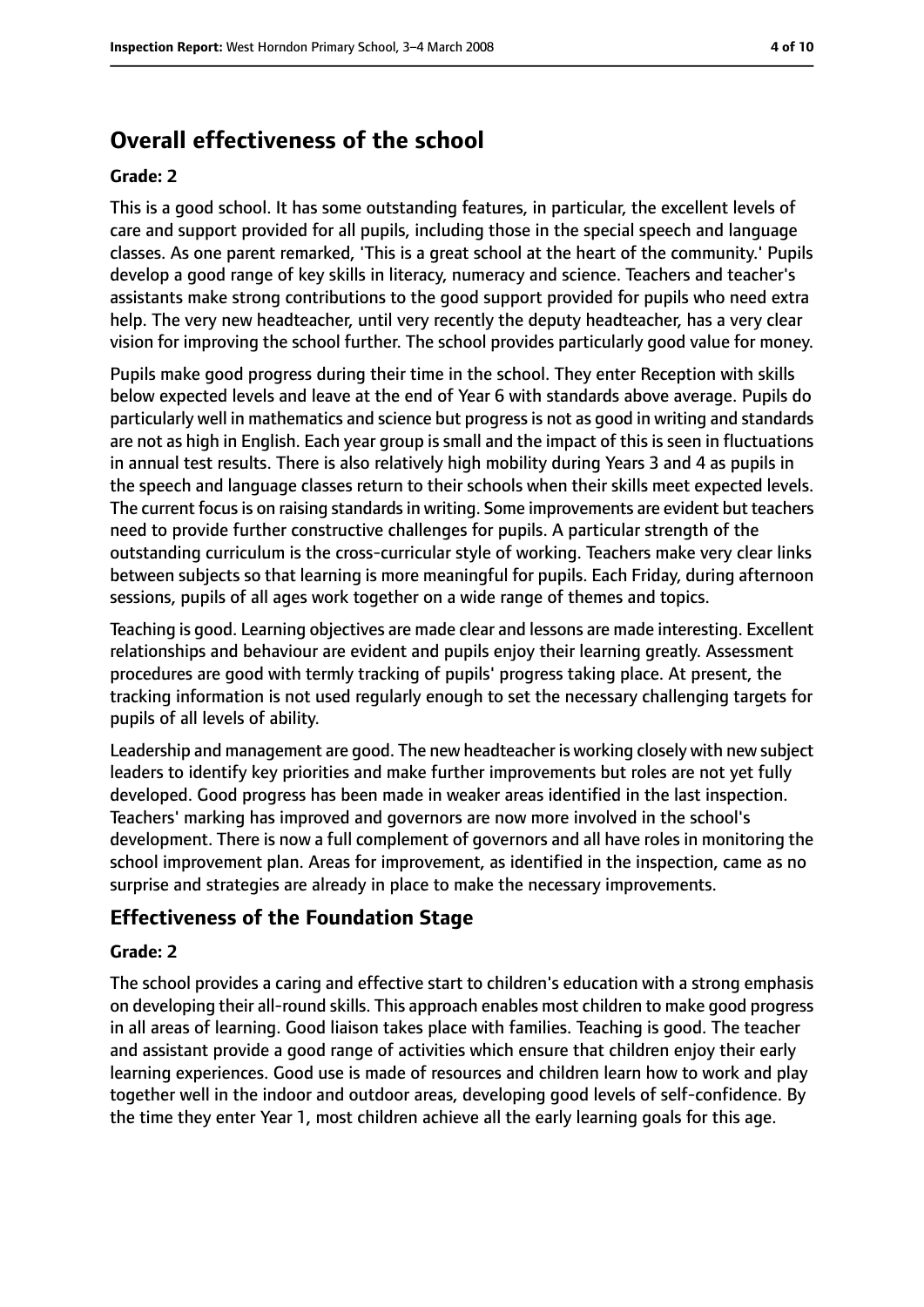## **What the school should do to improve further**

- Ensure that assessment tracking information is used to set regular and consistently challenging targets for all pupils.
- Ensure that standards in writing in all year groups continue to rise.

# **Achievement and standards**

#### **Grade: 2**

Pupils' achievement is good and they make good progress during their time in the school. From a wide range of starting points, most of the youngest children achieve the early learning goals by the end of Reception. By the end of Year 2, national test results in reading, writing and mathematics vary year on year because of the small numbers in each class and the variations within each intake. Results in 2007 were just above the national average. The pupils with statements of special educational need achieve well but not all of them reach the average levels. Standards in the current Year 2 are above expected levels in reading and mathematics but lower in writing. Results in tests by the end of Year 6 have been consistently above the national average in the past three years in English, mathematics and science. Results in mathematics and science have been higher than those in English. In the current Year 6 standards are at least at expected levels for this time of year and projections show that levels by the end of the year should again be above average.

# **Personal development and well-being**

#### **Grade: 1**

Within the school's very caring and supportive environment, pupils really flourish. They enjoy lessonsimmensely and work together well. Relationships between adults and pupils are excellent and behaviour in lessons and around the school is outstanding. Pupils' spiritual, moral, social and cultural development is outstanding. Pupils develop a very good understanding of a range of different cultures in the wider world. They show great tolerance and respect towards each other and regularly reflect on their own and others' feelings. Pupils have an excellent understanding of how to lead healthy lifestyles through exercise and diet and the school has just gained the Active Mark award. Pupils say they feel very safe and secure in school because teachers care for them a lot. Class councils provide opportunities for pupils to express their views. Pupils make significant contributionsto the wider community, raising money for a number of charities, including a school in Nepal. They develop good academic and personal skills which prepare them well for the next stages in education and future lives. Attendance is well above average and reflects the very positive atmosphere within the school.

# **Quality of provision**

# **Teaching and learning**

#### **Grade: 2**

Teachers' good planning and behaviour management creates excellent relationships with pupils and motivates them well. Pupils of all abilities are supported well and this helps them make good progress in learning. Teachers generate enthusiasm for learning. Teachers are currently using good strategies to improve levels of writing through opportunities to develop a range of different writing styles in subjects other than English. The impact of this focus can be seen but standards still need to be higher, particularly through more opportunities for independent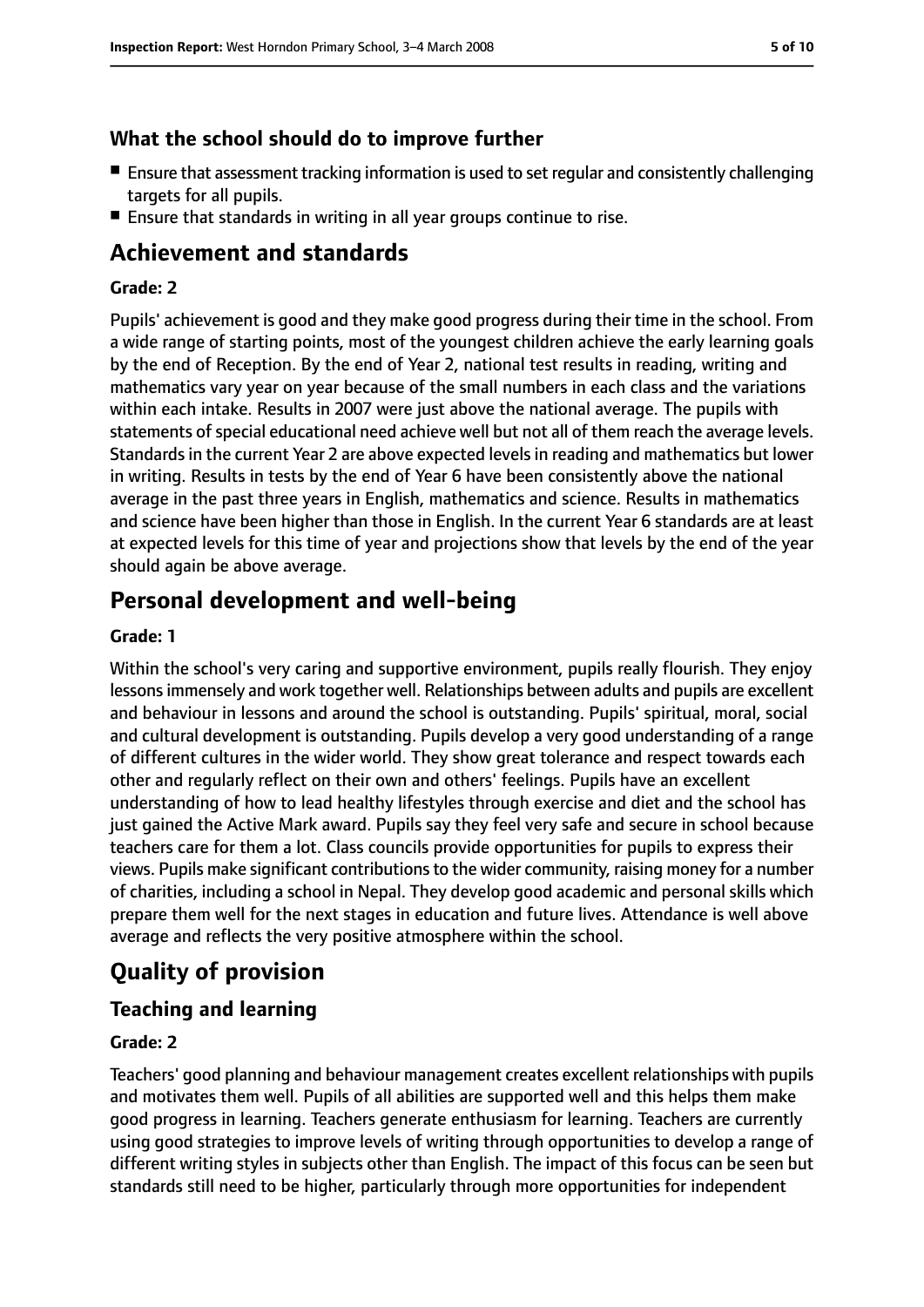learning. Teachers, and teacher's assistants, work closely together successfully supporting pupils with learning and behaviour difficulties. Detailed records are kept of pupils' progress and this information is used to identify the next levels that each pupil or group should achieve.

## **Curriculum and other activities**

#### **Grade: 1**

The school's curriculum is outstanding. The Foundation Stage curriculum provides a good balance of activities for children to work together and to make choices. In Years 1 to 6, the key areas of literacy and numeracy are balanced very well with other subjects. This balance shows in the cycle of stimulating curriculum topics. In addition, there is a very innovative approach every Friday afternoon when pupils of all ages and those from the special classes, join together in groups. They participate in a range of activities involving art, sport, music, information and communication technology and key life skills. Visits to a range of museums and exhibitions and visitors to the school all contribute to the thriving learning atmosphere. A wide range of extra-curricular activities and after school clubs is greatly enjoyed and appreciated by pupils.

#### **Care, guidance and support**

#### **Grade: 1**

Outstanding levels of care and support enable pupils to feel safe and well looked after. Support for the wide range of needs of pupils and their families is very effective. This is particularly evident in the 'Enhanced Provision' classes for children with speech and/or language disorders. The school's efforts are greatly appreciated by parents. As one parent said, 'The standard of care is the best you could want for your child.' There is also very close involvement with relevant external agencies. Procedures for safeguarding children comply with requirements. Academic guidance is good but there is a need for more regular and consistent setting of challenging targets.

# **Leadership and management**

#### **Grade: 2**

The new headteacher provides very effective leadership and has a clear strategic vision for ongoing improvement in the school. As the acting headteacher for over a year, he continued the development of the school. Teachers, parents and governors greatly appreciate his efforts. The school is effective in identifying key areas for improvement and its self-evaluation is accurate. The headteacher has created a new leadership team. Nearly all staff have responsibilities for different areas of the school's work but developments are at an early stage. Nevertheless, the school's work in relation to inclusion is particularly well developed and is reflected in the pupils' outstanding personal development and good progress. Governors, many of them new, are active and supportive. They all play important roles in monitoring and evaluating the development of the school. Good use is made of the improved accommodation and resources to support the very thriving learning environment. The positive elements within the leadership and management provide the school with good capacity to improve further.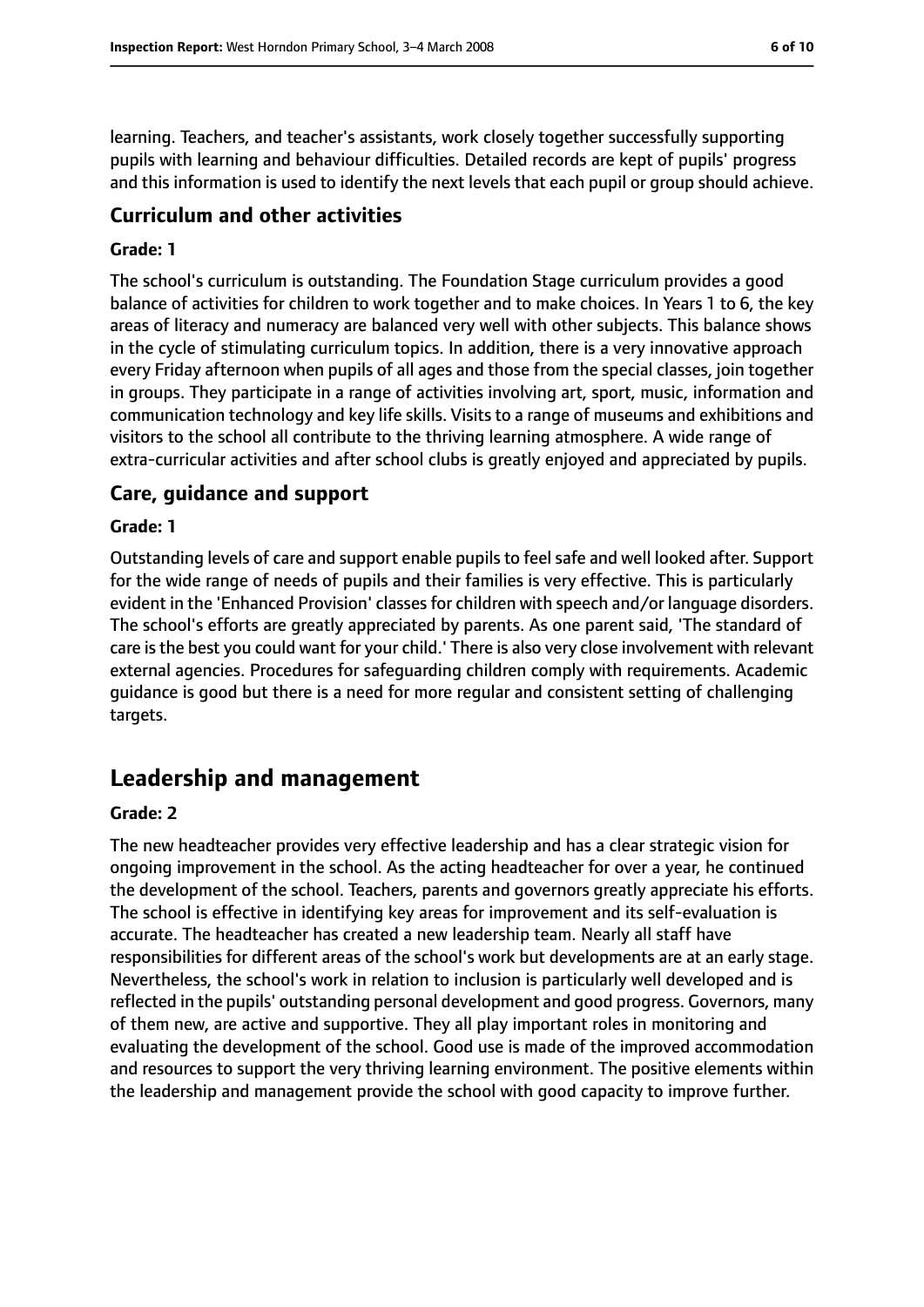**Any complaints about the inspection or the report should be made following the procedures set out in the guidance 'Complaints about school inspection', which is available from Ofsted's website: www.ofsted.gov.uk.**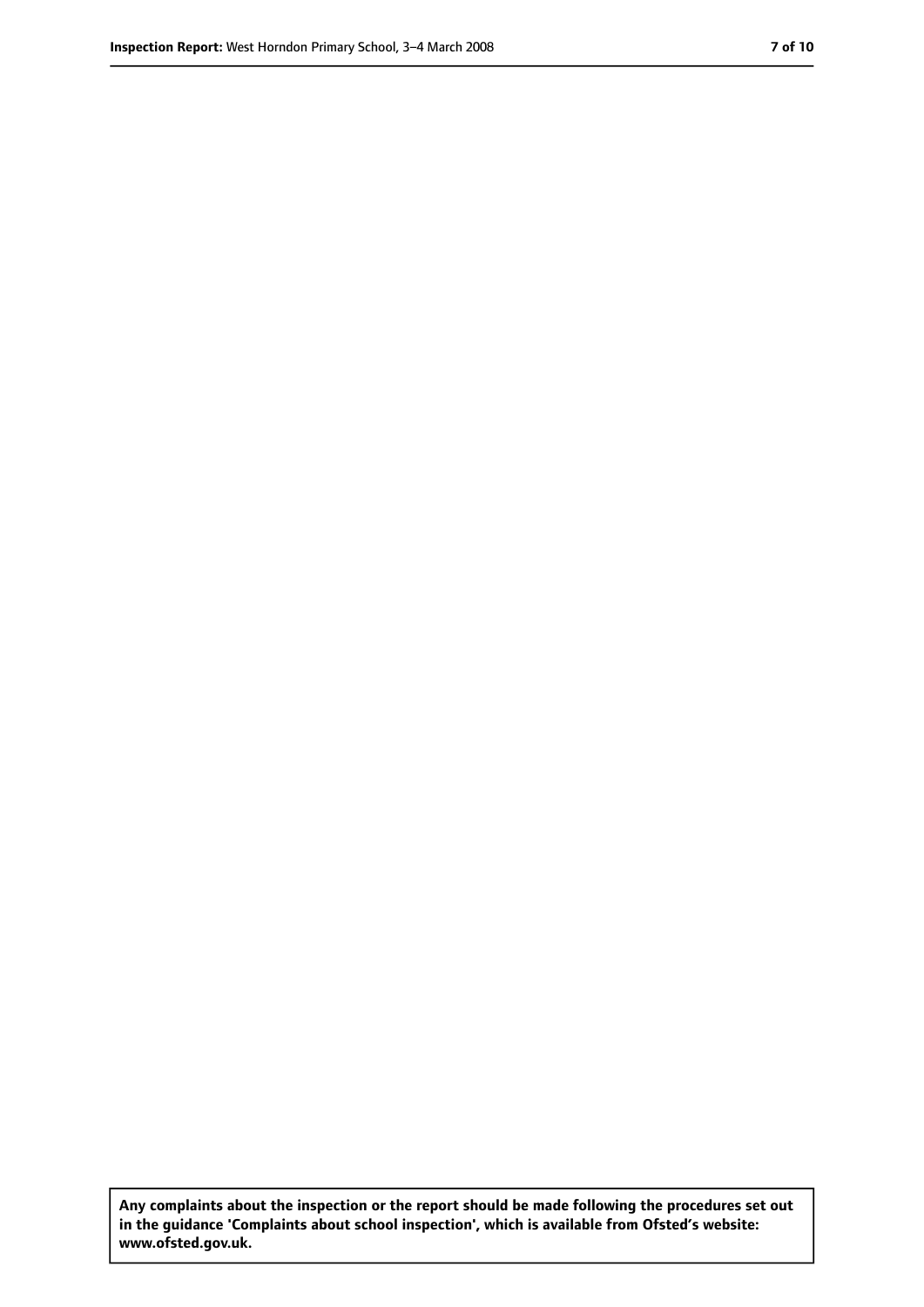#### **Annex A**

# **Inspection judgements**

| $^{\backprime}$ Key to judgements: grade 1 is outstanding, grade 2 good, grade 3 satisfactory, and | <b>School</b>  |
|----------------------------------------------------------------------------------------------------|----------------|
| arade 4 inadequate                                                                                 | <b>Overall</b> |

# **Overall effectiveness**

| How effective, efficient and inclusive is the provision of education, integrated<br>care and any extended services in meeting the needs of learners? |     |
|------------------------------------------------------------------------------------------------------------------------------------------------------|-----|
| Effective steps have been taken to promote improvement since the last<br>inspection                                                                  | Yes |
| How well does the school work in partnership with others to promote learners'<br>well-being?                                                         |     |
| The effectiveness of the Foundation Stage                                                                                                            |     |
| The capacity to make any necessary improvements                                                                                                      |     |

## **Achievement and standards**

| How well do learners achieve?                                                                               |  |
|-------------------------------------------------------------------------------------------------------------|--|
| The standards <sup>1</sup> reached by learners                                                              |  |
| How well learners make progress, taking account of any significant variations between<br>groups of learners |  |
| How well learners with learning difficulties and disabilities make progress                                 |  |

# **Personal development and well-being**

| How good is the overall personal development and well-being of the<br>learners?                                  |  |
|------------------------------------------------------------------------------------------------------------------|--|
| The extent of learners' spiritual, moral, social and cultural development                                        |  |
| The extent to which learners adopt healthy lifestyles                                                            |  |
| The extent to which learners adopt safe practices                                                                |  |
| How well learners enjoy their education                                                                          |  |
| The attendance of learners                                                                                       |  |
| The behaviour of learners                                                                                        |  |
| The extent to which learners make a positive contribution to the community                                       |  |
| How well learners develop workplace and other skills that will contribute to<br>their future economic well-being |  |

# **The quality of provision**

| How effective are teaching and learning in meeting the full range of the<br>learners' needs?          |  |
|-------------------------------------------------------------------------------------------------------|--|
| How well do the curriculum and other activities meet the range of needs<br>and interests of learners? |  |
| How well are learners cared for, quided and supported?                                                |  |

 $^1$  Grade 1 - Exceptionally and consistently high; Grade 2 - Generally above average with none significantly below average; Grade 3 - Broadly average to below average; Grade 4 - Exceptionally low.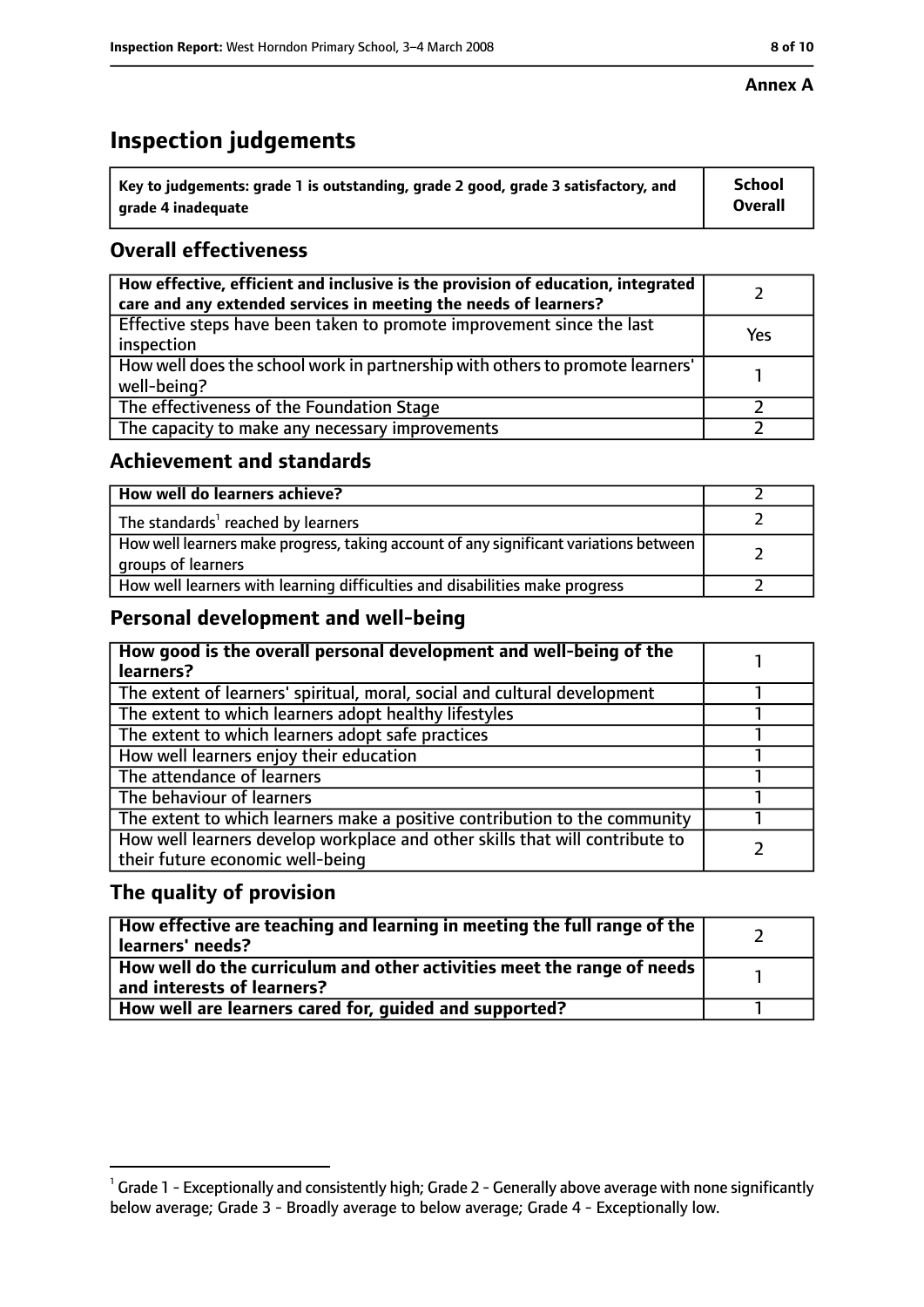# **Leadership and management**

| How effective are leadership and management in raising achievement<br>and supporting all learners?                                              |     |
|-------------------------------------------------------------------------------------------------------------------------------------------------|-----|
| How effectively leaders and managers at all levels set clear direction leading<br>to improvement and promote high quality of care and education |     |
| How effectively leaders and managers use challenging targets to raise standards                                                                 |     |
| The effectiveness of the school's self-evaluation                                                                                               |     |
| How well equality of opportunity is promoted and discrimination tackled so<br>that all learners achieve as well as they can                     |     |
| How effectively and efficiently resources, including staff, are deployed to<br>achieve value for money                                          |     |
| The extent to which governors and other supervisory boards discharge their<br>responsibilities                                                  |     |
| Do procedures for safequarding learners meet current government<br>requirements?                                                                | Yes |
| Does this school require special measures?                                                                                                      | No  |
| Does this school require a notice to improve?                                                                                                   | No  |